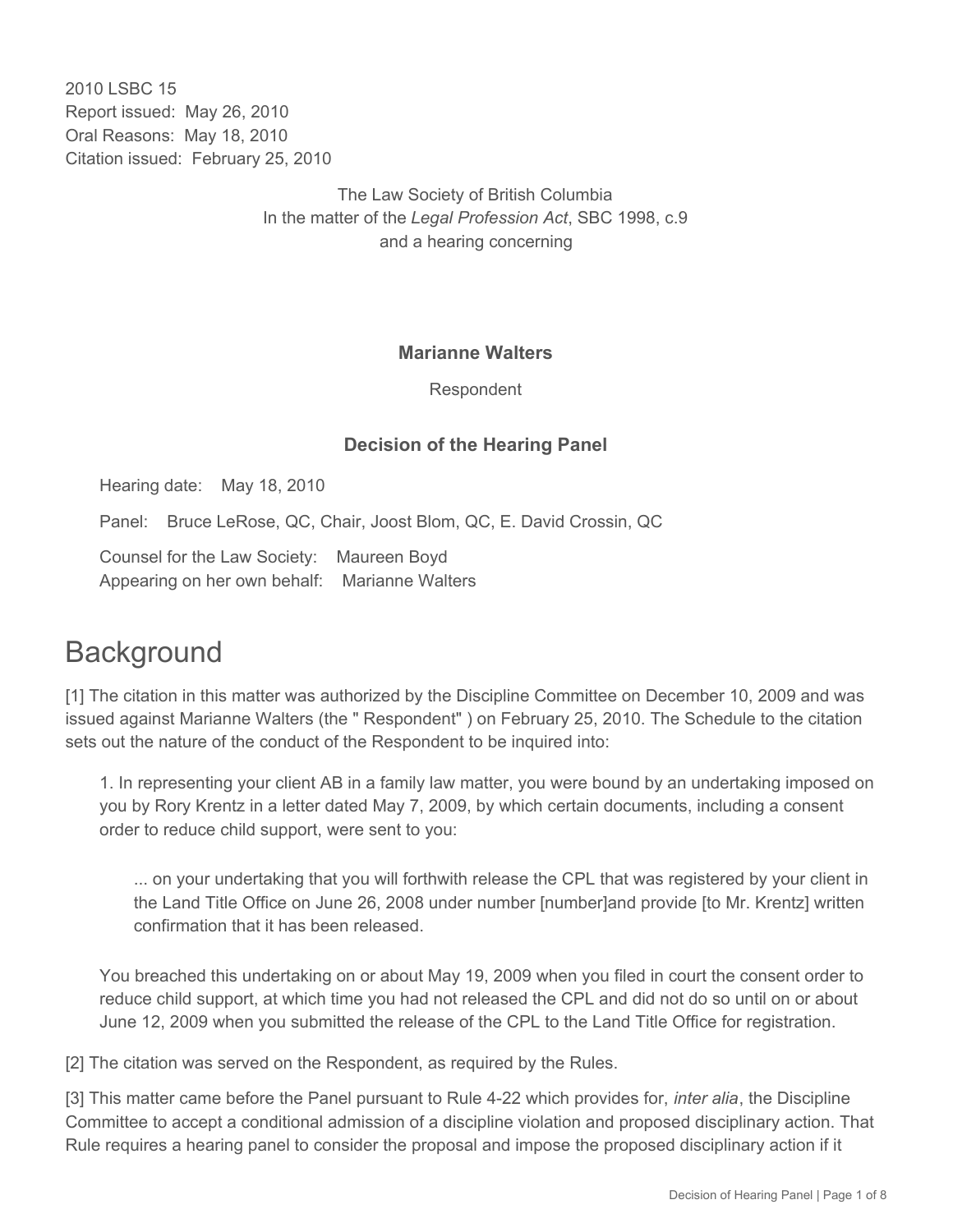agrees that it should be accepted.

[4] In this case, the Respondent made a conditional admission of professional misconduct and proposed a fine of \$3,500 and costs of \$1,500. The Discipline Committee accepted the admission and proposed disciplinary action.

[5] At the hearing, an Agreed Statement of Facts was marked as an Exhibit, as was a letter dated May 7, 2010, from the Respondent in which she admitted the discipline violation and consented to the proposed disciplinary action.

[6] The relevant facts set out in the Agreed Statement of Facts are as follows:

1. The Respondent was admitted to the bar of the Province of British Columbia on August 1, 1985.

2. The Respondent practises law as a sole practitioner in Abbotsford and has done so since August 2004. The Respondent has been a practising member of the Law Society of British Columbia (the " Law Society" ) since her date of call, with the exception of the period between January 1, 2001 and May 23, 2003. During some of that period, the Respondent temporarily practised in the Province of Alberta.

3. At all material times, the Respondent represented AB (the " Husband" ) in a matrimonial action against JC (the " Wife" ). The Wife was represented by Rory W. Krentz.

4. In or about March 2008, the Respondent was retained by the Husband to commence Supreme Court proceedings for divorce, division of assets and debts, child support, and primary or shared residence of " A" , the youngest child (the " Child" ).

5. The Wife was a registered owner of real property in Chilliwack, identified by P.I.D. No. [number] (the " Property" ).

6. On June 26, 2008, the Respondent filed a certificate of pending litigation (the " CPL" ) against the Property, which was registered in the Land Title Office as No. [number].

7. On April 23, 2009, the Respondent received a letter from Siebenga & King requesting a payout statement to discharge the CPL for the purpose of refinancing the Property. Siebenga & King Law Offices (" Siebenga & King" ) acted for the Wife in respect of this intended refinancing of the Property.

8. On April 27, 2009, the Respondent wrote to Mr. Krentz proposing to release the CPL on two conditions:

(a) the Wife consent to an Order varying and reducing the child support payable by the Husband in respect of the Child from \$887 per month to \$300 per month, until that matter could be determined by the Court (the " Consent Order" ); and

(b) the Wife immediately sign a passport application for the Child, with the issue of how the passport would be held to be canvassed at the Family Case Conference or on May 5, 2009.

9. On April 30, 2009, Mr. Krentz telephoned the Respondent to discuss the Respondent's proposal. After this call, the Respondent spoke by telephone with the Husband to obtain instructions and then again spoke with Mr. Krentz by telephone. Following this conversation, the Respondent believed that it was agreed that she would not release the CPL until she received the completed passport application for the Child and the Consent Order had been entered. The Respondent took notes of these conversations.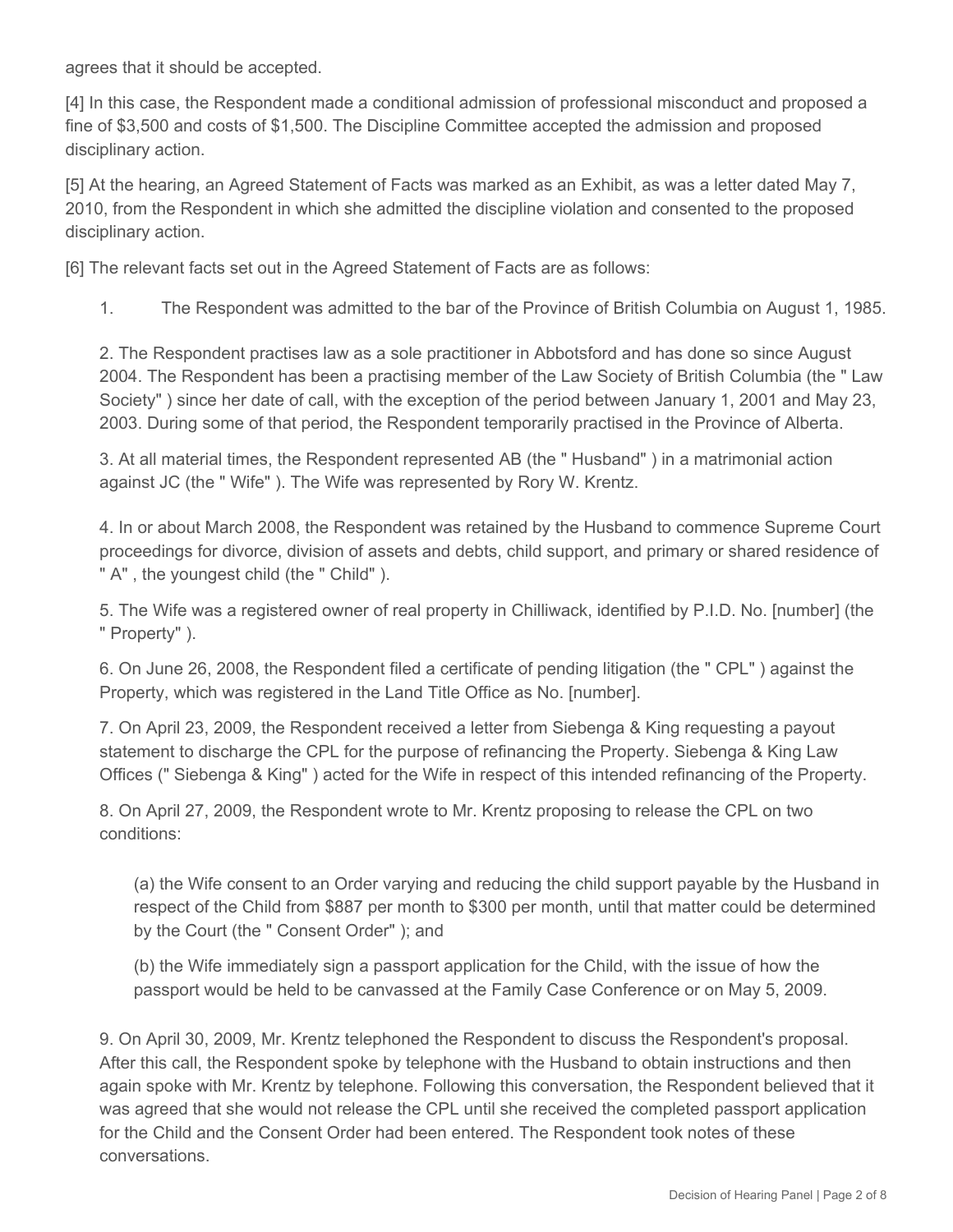10. The refinancing of the Property did not proceed, and on or about May 2, 2009 the Property was listed for sale. On or about May 15, 2009, the Wife entered into a contract of purchase and sale to sell the Property, with a completion date of July 15, 2009. Although the Respondent was aware by April 30, 2009 the refinancing was not proceeding, she was not aware of this pending sale prior to mid-June, 2009, when she obtained a release of the CPL.

11. On May 7, 2009, Mr. Krentz wrote to the Respondent enclosing the Consent Order duly signed by him and the passport application for the Child, on the following undertaking:

The above documents are forwarded to you on your undertaking that your office (not [the Husband]) will forward the passport application to the Passport Office using your office as the mailing address so that the passport is returned to your office. Upon receipt of the passport you further undertake to hold the said passport at your office unless [sic] and not release the same unless with the written consent of both parties or a Court Order. The above documents are also forwarded to you on your undertaking that you will forthwith release the CPL that was registered by your client in the Land Title Office on June 26, 2008 under number [number] and provide to me written confirmation that it has been released.

(the " Undertaking" ).

Although the passport application for the Child was enclosed, the two pieces of identification required to submit the passport application were not enclosed with the letter.

12. The Respondent admits that she received the undertaking letter and that she read it. She further admits that she received the Consent Order and passport application, understood that those two documents were the subject of the Undertaking and she admits that by retaining and using these documents, she was bound by the Undertaking. The Respondent further admits that, although the terms of the Undertaking did not accord with her understanding of the agreement with Mr. Krentz, she did not return the documents. The Respondent further admits that she did not take any timely steps to seek to amend the terms of the Undertaking to conform with the terms that she believed had been agreed to by Mr. Krentz in the conversation on April 30, 2009.

13. On May 19, 2009, the Respondent submitted the Consent Order (along with the required Consent to an Order duly signed by both counsel) for entry and it was entered by the Court on May 19, 2009.

14. On May 21, 2009, the Respondent attempted to speak by telephone with Mr. Krentz regarding the terms of the Undertaking, but she was advised that he was away on vacation. The Respondent left a message asking Mr. Krentz to call her upon his return about the matter of the release of the CPL and the passport application.

15. On May 21, 2009, the Respondent provided to Mr. Krentz by fax a copy of the entered Consent Order.

16. On May 26, 2009, while attending Court on an application on behalf of the Husband and Wife, respectively, Mr. Krentz spoke with the Respondent and asked about the release of the CPL. The Respondent informed Mr. Krentz that his client did not provide the two pieces of identification for the Child required in order for the passport application to be submitted.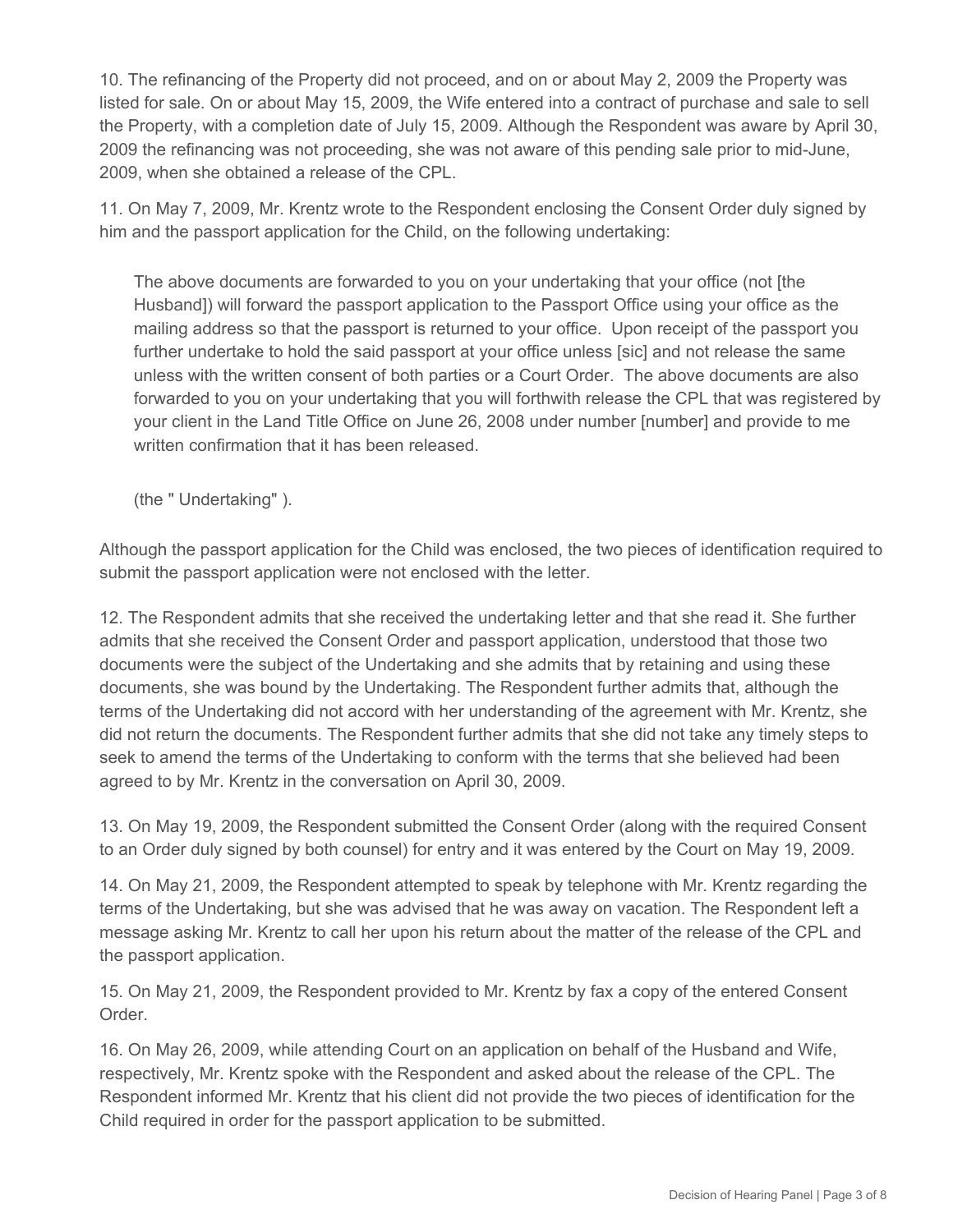17. Also on May 26, 2009, Mr. Krentz wrote to the Respondent. In this letter, Mr. Krentz wrote:

Lastly, we confirm that pursuant to your undertaking as set out in my letter of May 7, 2009 you will forthwith file a release of the CPL and provide to us written confirmation that it has been released.

Mr. Krentz also agreed to provide the required pieces of identification for the Child.

18. On June 2, 2009, Mr. Krentz wrote to the Respondent and enclosed copies of the two pieces of identification required for the passport application for the Child. In this letter, Mr. Krentz wrote:

We once again remind you that you have undertaken to provide a filed release of the CPL.

19. On June 8, 2009, the Respondent spoke by telephone with Mr. Krentz and advised him that the original pieces of identification had to be submitted with the passport application for the Child, and that a copy of the identification which he had provided was not sufficient. The CPL was not discussed.

20. On June 10, 2009, Mr. Krentz wrote to the Respondent and enclosed the original identification required in order to file the Child's passport application. In this letter, Mr. Krentz wrote:

We again remind you that you are on an undertaking to remove the CPL on our client's property once you were in receipt of the signed passport application. We confirm that the signed passport application has been in your possession for some time now and you have failed to meet your obligation to remove the CPL from our client's property. As such, we formally demand that you forthwith provide to us proof of the removal of the CPL.

21. On Friday, June 12, 2009, the Respondent submitted to the Land Title Office a release of the CPL. On Monday, June 15, 2009, the CPL was cancelled by the Land Title Office under number [number].

22. On June 13, 2009, the Respondent wrote to Mr. Krentz and enclosed an invoice from a registry services agency as proof the CPL had been submitted for filing.

23. On June 16, 2009, the Respondent wrote to Mr. Krentz and enclosed the registered cancellation of the CPL.

24. On July 6, 2009, the Respondent wrote to Mr. Krentz and apologized for her " delay in fulfilling [the] undertaking" .

25. The delay in releasing the CPL did not result in any harm to the Wife in respect of the intended refinancing or the sale of the Property.

26. The Respondent admits that she received an executed Consent Order and a passport application sent to her on an undertaking that she forthwith release a Certificate of Pending Litigation, that she retained and used the subject matter of that Undertaking and that she was bound by it. She further admits that, on or about May 19, 2009, she breached the Undertaking as alleged in the citation when she used the Consent Order for the benefit of her client but did not take any steps to release the Certificate of Pending Litigation until June 12, 2009. The Respondent admits that her conduct in breaching the Undertaking constitutes professional misconduct.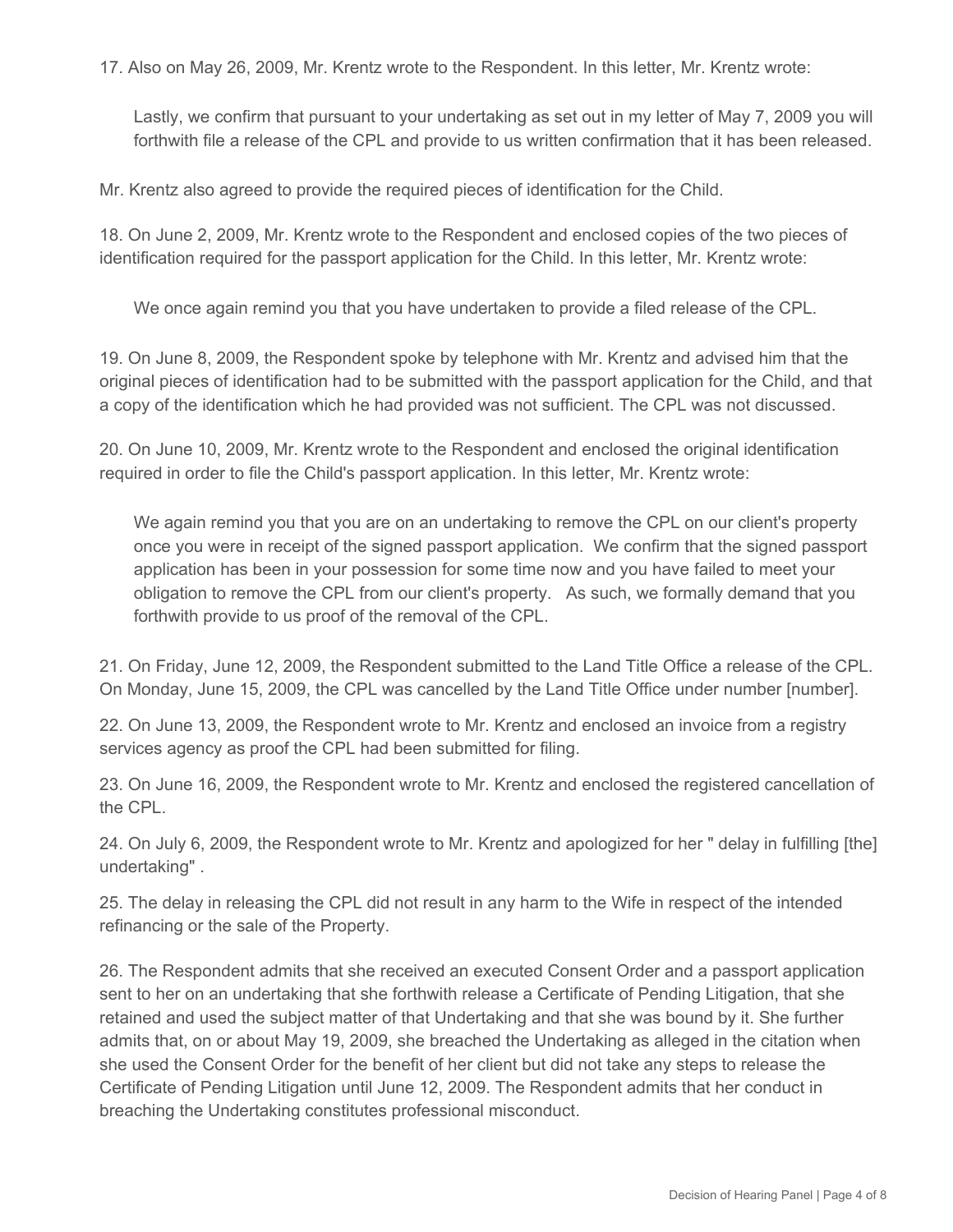#### **Issue**

[7] Pursuant to Rule 4-22, the Panel needs to determine whether to accept the Respondent's admission of a discipline violation and the proposed disciplinary action.

### **Discussion**

[8] Both counsel for the Law Society and the Respondent submit that the Panel should accept the admission that the Respondent's conduct in respect of the allegation set out in the Schedule to citation constitutes professional misconduct.

[9] The test for professional misconduct is well established in *Law Society of BC v. Martin*, 2005 LSBC 16 at paragraph [171], which states:

The test that this Panel finds is appropriate is whether the facts as made out disclose a marked departure from that conduct the Law Society expects of its members; if so, it is professional misconduct.

[10] The test set out in *Martin* was recently discussed in *Re: Lawyer 10*, 2010 LSBC 02, where the Review Panel further articulated the tests at paragraph [31]:

The formulation of the marked departure test developed in *Hops* and *Martin* is complete only if one adds the factor that the conduct must be culpable or blameworthy. Both decisions make findings that the conduct in question was a marked departure from the norm and that the member was culpable. ...

[11] This Panel has no difficulty in finding that the breach of undertaking in this case is a clear, marked departure from that conduct the Law Society expects of its members and that the Respondent is culpable.

[12] In this case the Respondent received certain documents, including a Consent Order to reduce child support payments and a passport application for that child, subject to a trust condition. The trust condition was set out in a letter dated May 7, 2009 from opposing counsel.

[13] The Respondent breached that undertaking on May 19, 2009 when she submitted the Consent Order for filing, without having taken any steps to release the CPL. She did not submit for registration a discharge of the CPL until June 12, 2009.

[14] Chapter 11 of the *Professional Conduct Handbook* sets out the obligations of lawyers with respect to undertakings, and in particular the following obligations in Rule 7 and Rule 7.1:

- 7 A lawyer must
	- (a) not give an undertaking that cannot be fulfilled,
	- (b) fulfill every undertaking given, and
	- (c) scrupulously honour any trust condition once accepted.
- 7.1 Undertakings and trust conditions should be
	- (a) written, or confirmed in writing, and
	- (b) unambiguous in their terms.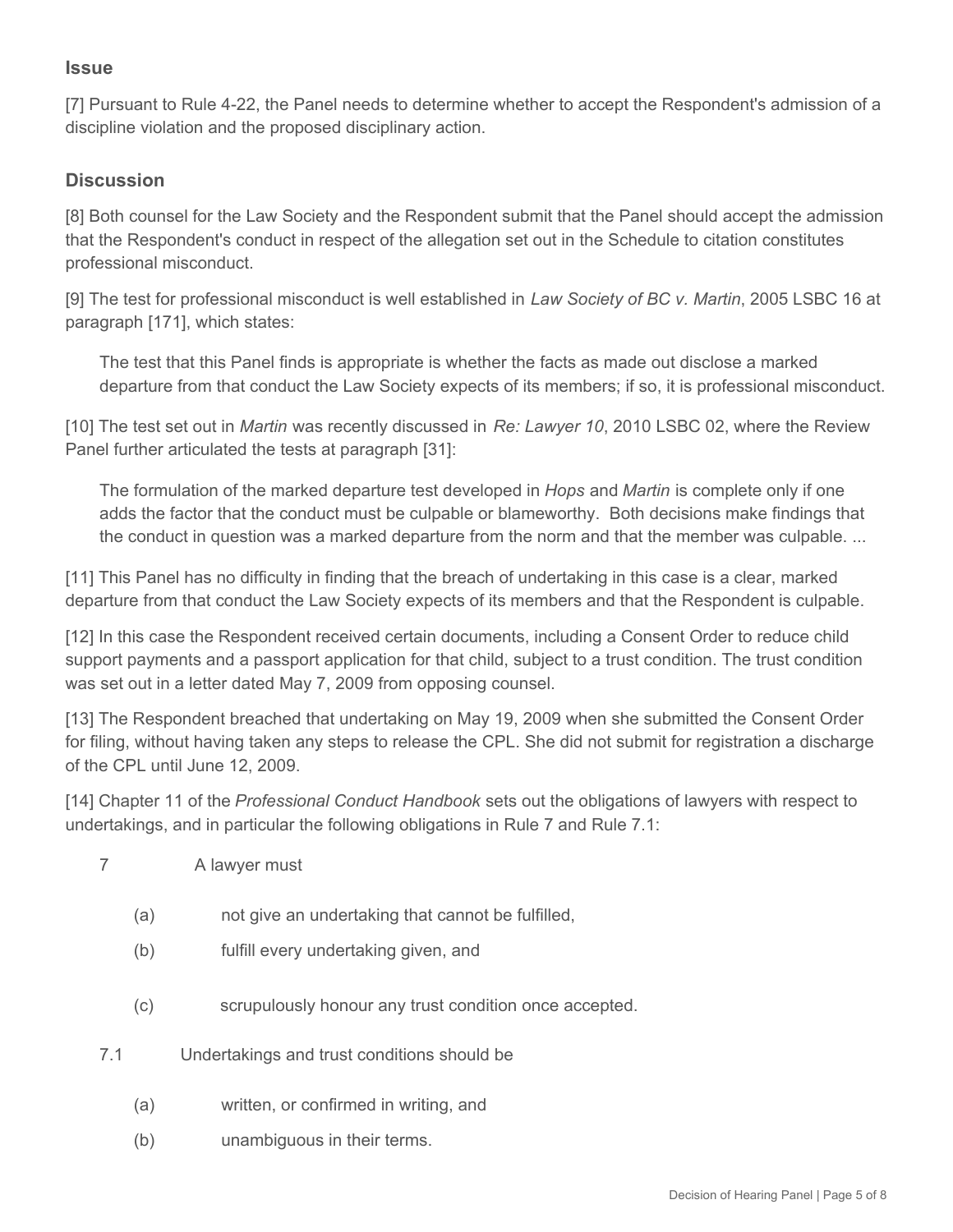[15] The legal effect of an imposed undertaking was considered by the Benchers in *Law Society of BC v. Richardson*, 2009 LSBC 07 in which the Benchers on Review stated:

[23] In summary, the combined effect of the written ethical guidelines for lawyers together with the case law is that no distinction can or should be drawn between the effect of an imposed trust condition and a solicitor's undertaking; they are equivalent. An undertaking is not a contract. It need not be supported by consideration; it cannot be overridden by instructions from the client; and it remains binding and enforceable until satisfied or until the parties mutually agree to modify the undertaking or it is otherwise withdrawn. The lawyer cannot reject or repudiate an undertaking while retaining or using the subject of it.

[16] It is well recognized that compliance with undertakings is a matter of fundamental importance to the profession. The Court of Appeal commented on this importance in *Law Society of BC v. Heringa*, 2004 BCCA 97, in which it cited with approval the following statement made by the Law Society hearing panel:

Undertakings are not a matter of convenience to be fulfilled when the time or circumstances suit the person providing the undertaking; on the contrary, undertakings are the most solemn of promises provided by one lawyer to another and must be accorded the most urgent and diligent attention possible in all of the circumstances.

The trust and confidence vested in lawyer's undertakings will be eroded in circumstances where a cavalier approach to the fulfillment of undertaking obligations is permitted to endure. Reliance on undertakings is fundamental to the practice of law and it follows that serious and diligent efforts to meet all undertakings will be an essential ingredient in maintaining the public credibility and trust in lawyers.

[17] The factors to be considered in assessing penalty are set out in the 1999 decision in *Law Society of BC v. Ogilvie*, [1999] LSBC 17, as follows:

- (a) the nature and gravity of the conduct proven;
- (b) the age and experience of the respondent;
- (c) the previous character of the respondent, including details of prior discipline;
- (d) the impact upon the victim;
- (e) the advantage gained , or to be gained, by the respondent;
- (f) the number of times the offending conduct occurred;

(g) whether the respondent has acknowledged the misconduct and taken steps to disclose and redress the wrong and the presence or absence of other mitigating circumstances;

- (h) the possibility of remediating or rehabilitating the respondent;
- (i) the impact upon the respondent of criminal or other sanctions or penalties;
- (j) the impact of the proposed penalty on the respondent;
- (k) the need for specific and general deterrence;
- (l) the need to ensure the public's confidence in the integrity of the profession; and
- (m) the range of penalties imposed in similar cases.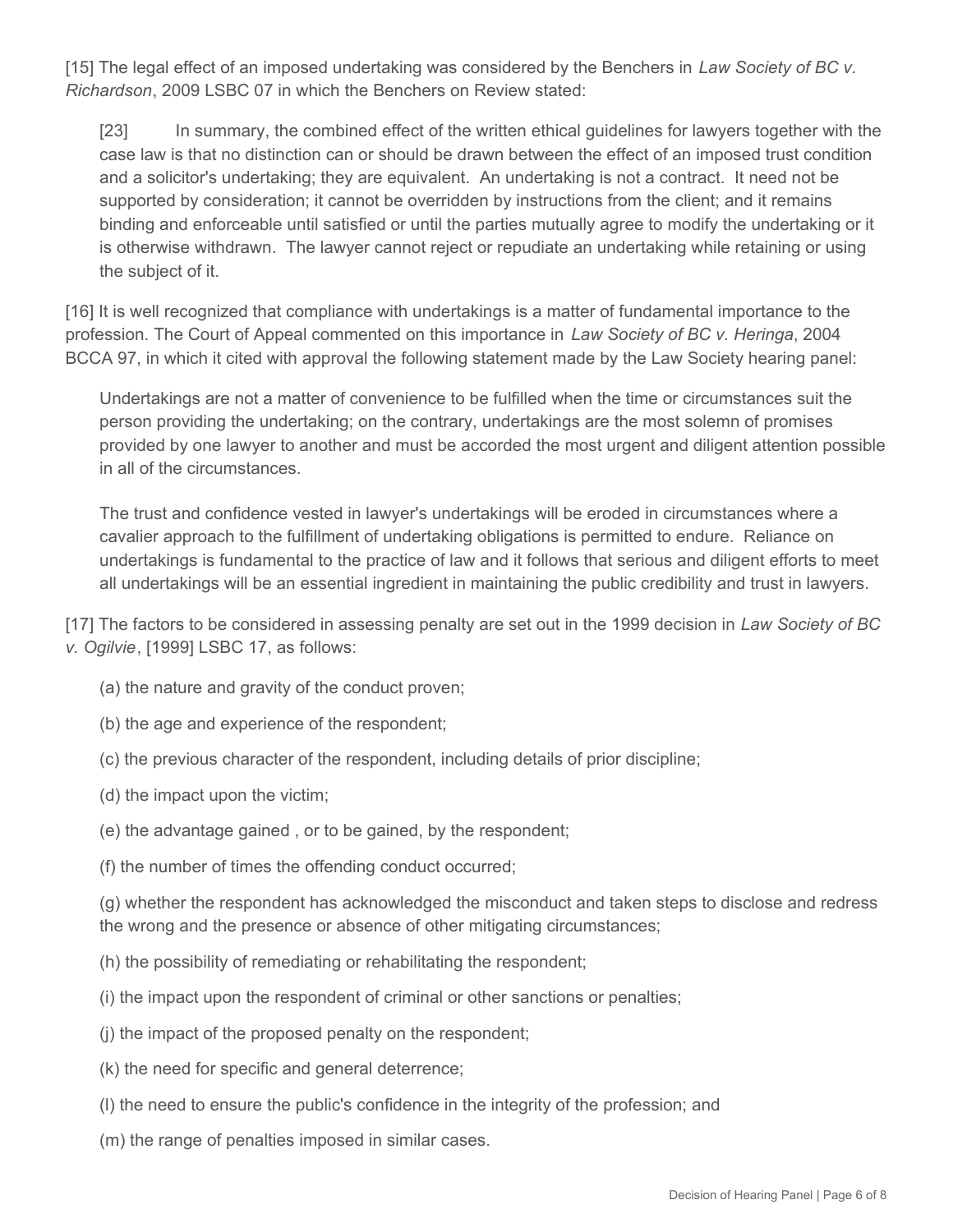[18] A breach of undertaking is treated as a serious form of misconduct. In this case, however, there are some mitigating factors:

(a) The Respondent had previously discussed the terms on which the documents would be sent, and had expected the terms would be different than the terms set out in the letter dated May 7, 2009.

(b) The Respondent did rectify the breach and comply with the terms of the undertaking when she submitted the discharge of the CPL for filing on June 12, 2009 and the next day provided to Mr. Krentz proof the discharge had been submitted.

(c) No harm resulted from the breach.

(d) The Respondent took steps to comply with the terms of the undertaking prior to being aware that a complaint had been made to the Law Society.

[19] The Respondent's Professional Conduct Record consists of two Conduct Reviews in 2002 and 2005, and one citation in which a finding of professional misconduct was established for administering the oath to her client on an affidavit in 2002, while leaving the dates of swearing the document blank so the date could be inserted later. The Respondent admitted the conduct and that it constituted professional misconduct. The penalty was a fine of \$3,000.

[20] The Respondent's Professional Conduct Record is an aggravating factor.

[21] The case law generally supports a small fine in respect of a first breach of undertaking. In *Law Society of BC v. Richardson*, 2008 LSBC 05 the hearing panel reviewed a number of prior cases and commented:

The recent decisions suggest that a fine is the more appropriate penalty, rather than a reprimand. It is the Panel's view that the public interest is best served by imposing a penalty similar to those imposed in other cases.

[22] In *Law Society of BC v. Clendening*, 2007 LSBC 10, the panel accepted a Rule 4-22 conditional admission in respect of two allegations: a breach of undertaking in a real estate transaction and a failure to respond to communications from the notary public about the undertaking. The panel accepted that a prior Conduct Review concerning compliance with undertakings was " unquestionably" an aggravating factor. The panel ordered a fine of \$7,500.

[23] In *Law Society of BC v. Hill*, 2007 LSBC 02 the panel accepted a Rule 4-22 resolution of a fine of \$2,500. In that case, the respondent had breached an undertaking to pay outstanding taxes as a condition of receipt of mortgage proceeds. The respondent wrongly believed that the outstanding taxes had been paid, and did not promptly take steps to rectify the breach when the mortgagee's lawyer brought the breach to his attention nearly four months later, on the basis that he believed the taxes would be paid as part of a refinancing.

[24] In *Law Society of BC v. Lee*, [2002] LSBC 29, the respondent breached an undertaking given in a matrimonial matter, which required her to provide the opposing counsel a series of post-dated cheques by a particular date and also a filed copy of the Notice of Withdrawal. The respondent used the documents subject to the trust condition, but there was a delay of several months before the undertaking was fulfilled. The respondent had been subject to a Conduct Review approximately five years earlier regarding a " common theme ... [of] disregard of procedural rules and ethical standards in the advancement of her client's causes." (para. 18) The panel accepted a Rule 4-22 admission with a fine of \$2,000.

[25] In *Law Society of BC v. McLellan*, [2003] LSBC 40 the lawyer breached an undertaking given in a